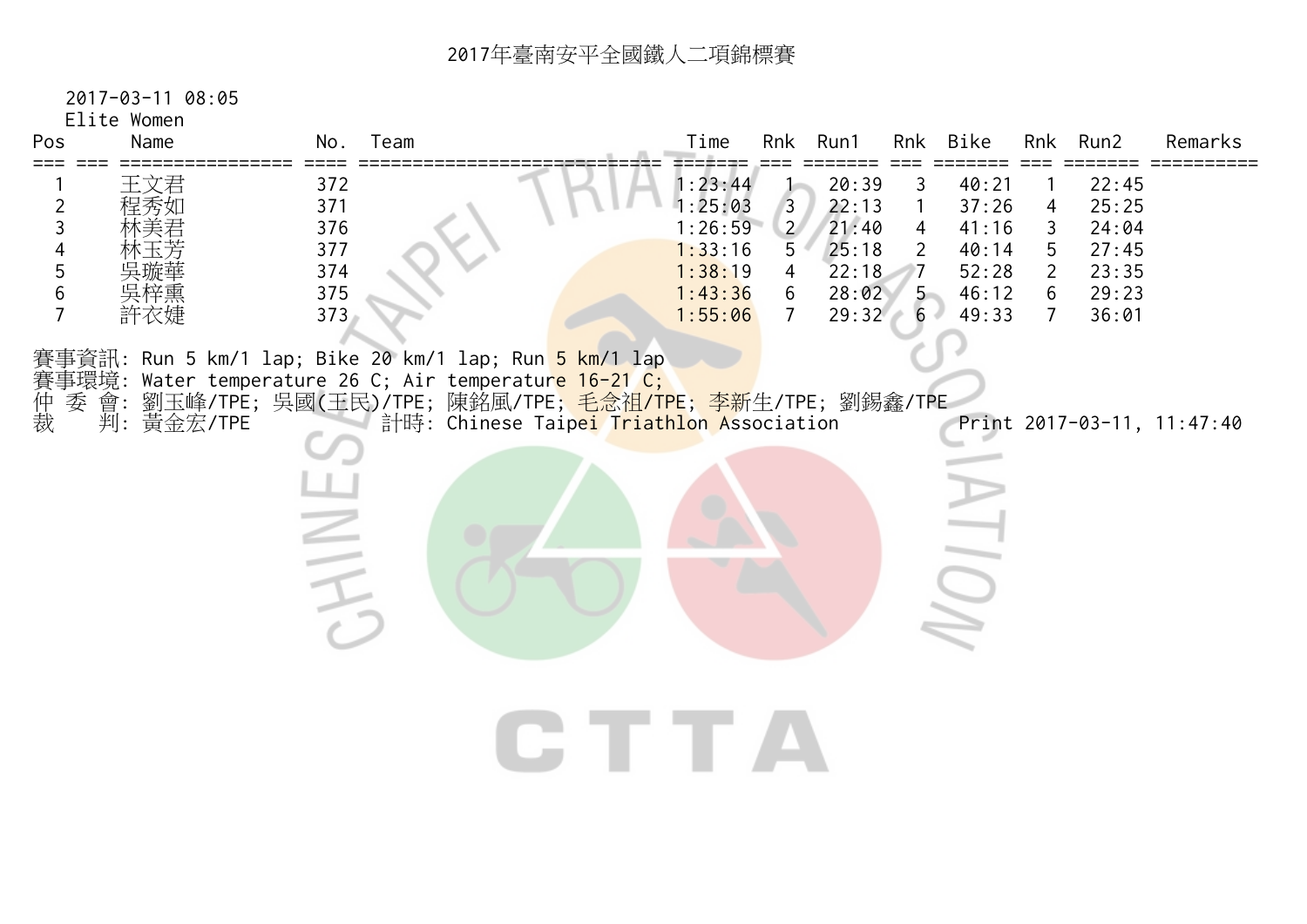2017-03-11 08:05

Elite Men

| Pos     | Name                | No. | Team                                                                                                                                                                                                                  | Time    | Rnk            | Run1  | Rnk            | Bike  | Rnk | Run2  | Remarks                    |
|---------|---------------------|-----|-----------------------------------------------------------------------------------------------------------------------------------------------------------------------------------------------------------------------|---------|----------------|-------|----------------|-------|-----|-------|----------------------------|
|         | 江立堯                 | 361 |                                                                                                                                                                                                                       | 1:07:41 | 4 <sup>1</sup> | 17:12 | 2              | 32:09 | 3   | 18:21 |                            |
|         | 謝育宏                 | 357 |                                                                                                                                                                                                                       | : 07:54 | 7              | 17:16 | 3              | 32:11 | 4   | 18:28 |                            |
|         |                     | 351 |                                                                                                                                                                                                                       | 1:08:05 | 5 <sup>7</sup> | 17:12 |                | 30:41 | 9   | 20:12 |                            |
|         |                     | 355 |                                                                                                                                                                                                                       | 1:08:44 | $\overline{2}$ | 17:05 | 9              | 34:13 |     | 17:28 |                            |
|         | 黃世昌                 | 356 |                                                                                                                                                                                                                       | 1:09:19 |                | 17:05 | - 7            | 34:02 | 2   | 18:13 |                            |
|         |                     | 369 | 台灣扶輪鐵人俱樂部                                                                                                                                                                                                             | 1:09:59 | 6              | 17:14 | $6 -$          | 33:56 | 5   | 18:50 |                            |
|         | 許進富                 | 363 |                                                                                                                                                                                                                       | 1:11:25 | 3              | 17:06 | $8 -$          | 34:12 | 8   | 20:09 |                            |
| 8       |                     |     | 368 277鐵操人                                                                                                                                                                                                            | 1:11:53 | 11             | 18:47 | $\overline{4}$ | 32:20 | 11  | 20:48 |                            |
| 9       |                     |     | 360 我的字典裡沒有輸- <u>黑衫軍</u>                                                                                                                                                                                              | 1:12:39 | 8              | 18:04 | 10             | 34:41 |     | 19:56 |                            |
| 10      |                     |     | 352 國泰產險鐵人隊                                                                                                                                                                                                           | 1:13:34 | 12             | 18:54 | 5 <sup>1</sup> | 33:56 | 10  | 20:45 |                            |
| 11      | 健佑                  |     | 362 BLUE動力車隊                                                                                                                                                                                                          | 1:13:45 | 10             | 18:43 | 11             | 35:09 | 6   | 19:55 |                            |
| 12      |                     |     | 359 Cocoon Taiwan Team                                                                                                                                                                                                | 1:17:42 | 13             | 19:01 | 12             | 35:27 | 15  | 23:14 |                            |
| 13      | 藍忠棋                 | 354 |                                                                                                                                                                                                                       | 1:18:44 | 14             | 19:04 | 13             | 36:33 | 14  | 23:08 |                            |
| 14      | 楊晁青                 | 353 |                                                                                                                                                                                                                       | 1:22:21 | 9              | 18:10 | 16             | 42:57 | 12  | 21:15 |                            |
| 15      |                     |     | 367 悍將鐵人                                                                                                                                                                                                              | 1:23:00 | 15             | 19:28 | 14             | 41:01 | 13  | 22:31 |                            |
| 16      | 陳奇廷                 | 358 |                                                                                                                                                                                                                       | 1:29:39 | 17             | 22:13 | 15             | 41:35 | 16  | 25:51 |                            |
| 17      | 張金章                 | 365 |                                                                                                                                                                                                                       | 1:45:26 | 18             | 27:06 | 17             | 43:01 | 17  | 35:20 |                            |
|         | 黃隆棋                 |     | 364 諾壯BCAA路跑隊                                                                                                                                                                                                         |         | 6              | 21:40 |                |       |     |       |                            |
| 仲裁<br>委 | 會.<br>黃金宏/TPE<br>判: |     | 事資訊: Run 5 km/1 lap; Bike 20 km/1 lap; Run 5 km/1 lap<br>事環境: Water temperature 26 C; Air temperature 16-21 C;<br>劉玉峰/TPE; 吳國(王民)/TPE; 陳銘風/TPE; 毛念祖/TPE; 李新生/TPE; 劉錫鑫/TPE<br>計時: Chinese Taipei Triathlon Association |         |                |       |                |       |     |       | Print 2017-03-11, 11:47:40 |

CTTA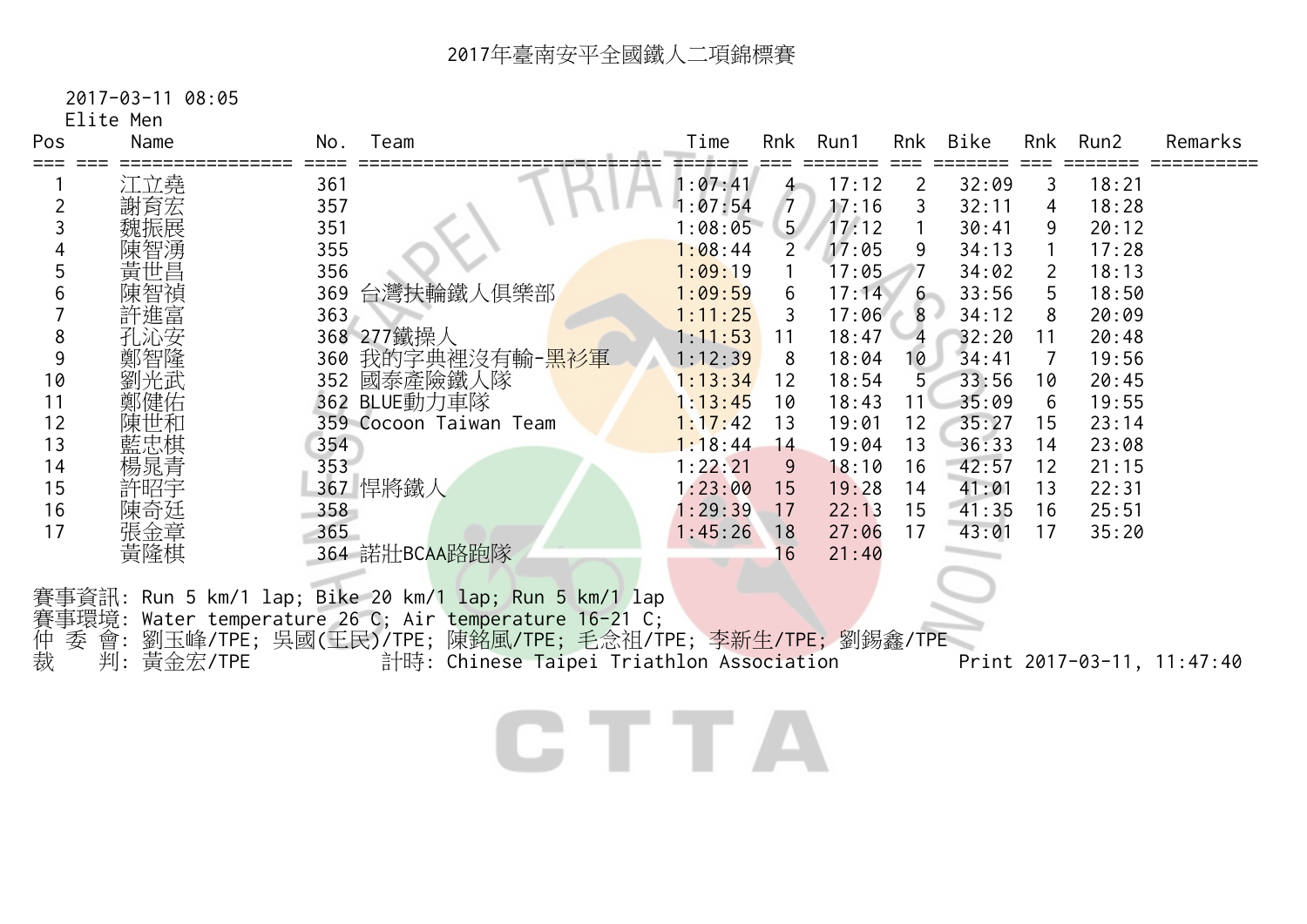| ===            |            |     | Team                           | Time    | Rnk                   | Run1       | Rnk            | <b>Bike</b> | Rnk            | Run2  | Remarks |
|----------------|------------|-----|--------------------------------|---------|-----------------------|------------|----------------|-------------|----------------|-------|---------|
|                | 林吟霞        |     | 407 BLUE動力車隊                   | 1:27:29 |                       | 22:44      | $\overline{2}$ | 42:32       |                | 22:14 |         |
| $\overline{2}$ | 呂玉慧        |     | 428 BLUE動力車隊                   | 1:31:36 | $\overline{4}$        | 24:10      | 1              | 41:32       | 3              | 25:54 |         |
| 3              | 陳香琪        | 427 | 臭鼬工廠                           | 1:33:01 | $\mathbf{2}^{\prime}$ | 23:24      | 5              | 44:48       | $\overline{2}$ | 24:50 |         |
|                | 「曉珊        | 424 |                                | 1:33:09 | 5                     | 24:25      | 3              | 42:43       | 4              | 26:03 |         |
| 5              | 張雅婷        | 438 |                                | 1:38:26 | $\overline{7}$        | 26:22      | 4              | 43:43       | 6              | 28:22 |         |
| 6              | 鄭夢婷        | 442 |                                | 1:42:07 | 3                     | 24:03      | $6 -$          | 48:29       | $\overline{7}$ | 29:36 |         |
|                | 曾瓊慧        | 417 | 望隼科技股份有限公司                     | 1:48:34 | 6                     | $24:29$ 26 |                | 56:47       | 5              | 27:20 |         |
| 8              | 趙<br>之瑄    | 433 | 臭鼬工廠                           | 1:49:09 | 15                    | 29:12      | $-7$           | 49:38       | 9              | 30:20 |         |
| 9              | 郭琳璣        | 412 | 一<br>「GO!                      | 1:49:38 | 8                     | 27:00      | 16             | 52:33       | 8              | 30:06 |         |
| 10             | 余沛慈        | 447 | 南風鐵騎                           | 1:51:59 | 9                     | 27:29      | 12             | 50:53       | 14             | 33:38 |         |
| 11             | 王瓊珠        | 401 |                                | 1:52:56 | 17                    | 29:20      | 13             | 51:00       | 13             | 32:37 |         |
| 12             | 周雅微        |     | 449 我的字典裡沒有輸-黑衫 <mark>軍</mark> | 1:57:03 | 11                    | 28:46      | 9              | 50:08       | 27             | 38:09 |         |
| 13             | 蔡秀娟        |     | 416 單車ING                      | 1:57:34 | 24                    | 31:00      | 14             | 51:33       | 21             | 35:03 |         |
| 14             | 李宜芳        |     | 404 酷酷刁家族                      | 1:57:45 | 18                    | 29:34      | 23             | $-55:43$    | 12             | 32:30 |         |
| 15             | 羅姵君        | 411 | 277鐵操人                         | 1:57:51 | 23                    | 30:57      | 19             | 53:15       | 15             | 33:40 |         |
| 16             | 林育萱        | 443 |                                | 1:58:25 | 13                    | 29:06      | 31             | 57:30       | 10             | 31:50 |         |
| 17             | 陳誼芳        |     | 426 就是愛漫跑                      | 1:58:49 | 12                    | 29:05      | 30             | 57:28       | 11             | 32:17 |         |
| 18             | 李苡潞        |     | 445 277鐵操人                     | 1:59:04 | 28                    | 31:50      | 18             | 53:01       | 17             | 34:15 |         |
| 19             | 黃麗貞<br>陳昭伶 |     | 425 南風鐵騎                       | 2:00:18 | 16                    | 29:19      | 17             | 52:55       | 26             | 38:05 |         |
| 20             |            |     | 435 就是愛漫跑                      | 2:00:59 | 20                    | 29:51      | 25             | 56:44       | 19             | 34:25 |         |
| 21             | 陳芊吟        | 418 | 就是愛漫跑                          | 2:01:25 | 14                    | 29:08      | 32             | 57:55       | 18             | 34:23 |         |
| 22             | 謝文婷        |     | 434 IRONMAN                    | 2:02:02 | 10                    | 28:32      | 22             | 55:29       | 25             | 38:03 |         |
| 23             | 吳文喜        | 419 | 南風鐵騎                           | 2:02:20 | 29                    | 32:03      | 15             | 51:39       | 30             | 38:39 |         |
| 24             | 曾千綺        |     | 422 277鐵操人                     | 2:02:59 | 22                    | 30:44      | 28             | 57:20       | 20             | 34:56 |         |
| 25             | 趙家慧        | 448 | 277鐵操人                         | 2:03:03 | 38                    | 35:10      | 10             | 50:13       | 24             | 37:40 |         |
| 26             | 紀慧珍        | 409 |                                | 2:03:05 | 19                    | 29:50      | 20             | 54:55       | 28             | 38:22 |         |
| 27             | 曹清鏡        | 414 | 老爺夫人鋼鐵團                        | 2:03:18 | 30                    | 32:08      | 8              | 49:44       | 33             | 41:27 |         |
| 28             | 陳美惠        |     | 402 方以德                        | 2:03:55 | 25                    | 31:02      | 35             | 59:10       | 16             | 33:45 |         |
| 29             | 莊詠涵        | 431 | -GO!                           | 2:06:09 | 26                    | 31:20      | 34             | 59:01       | 22             | 35:48 |         |
| 30             | 葉婉婷        | 415 | `TG0!                          | 2:07:25 | 21                    | 30:34      |                | 36 1:00:20  | 23             | 36:31 |         |
| 31             | 劉恩妤        | 441 | 北高三明基地                         | 2:07:48 | 34                    | 33:58      | 11             | 50:21       | 35             | 43:30 |         |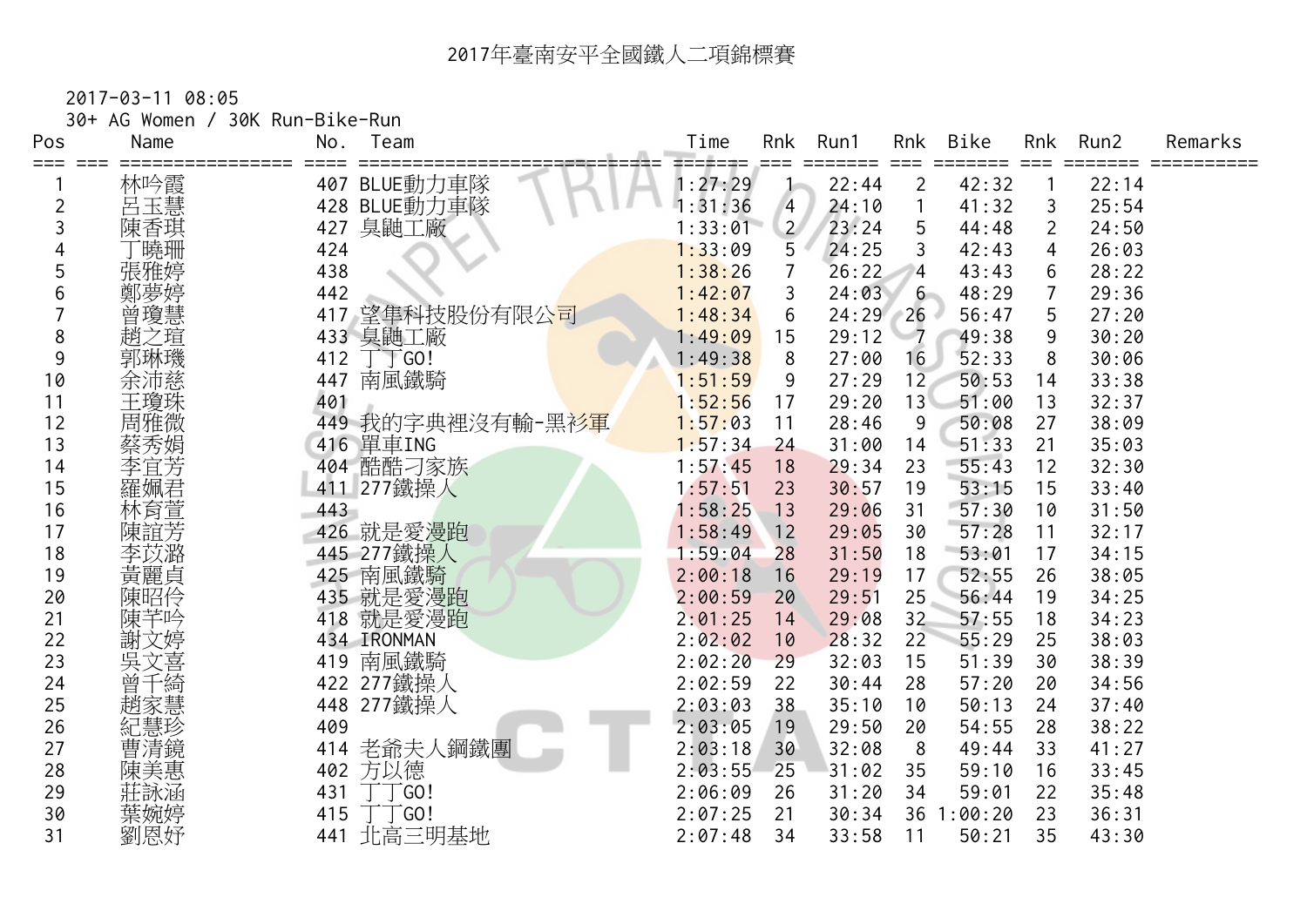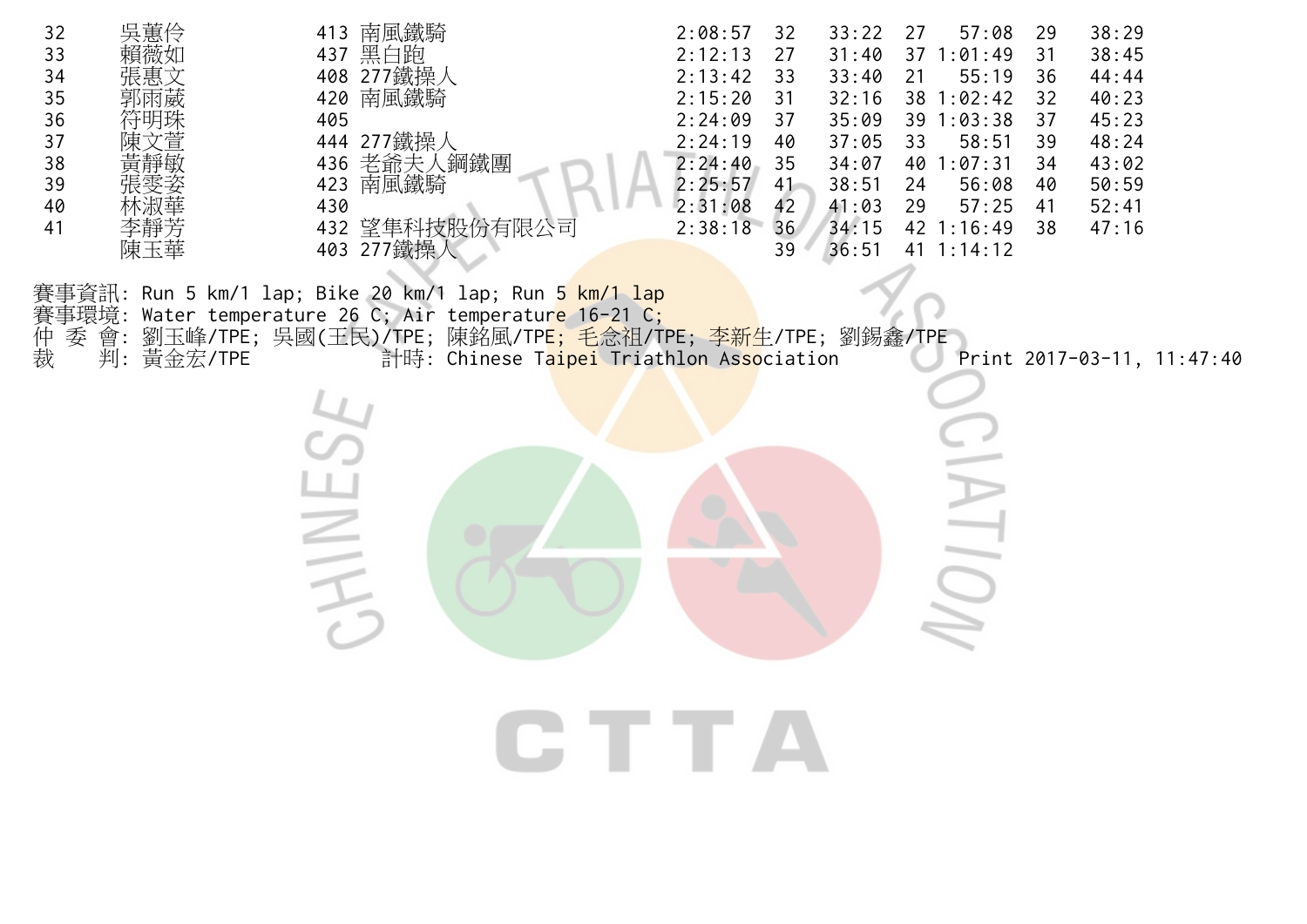| Pos<br>=== === | 20-29 AG Women / 30K Run-Bike-Run<br>Name |     | No. Team                                                                                                                                                                                                                                                         | Time<br>=======    |                     | Rnk Run1       |                   | Rnk Bike          |                                  | Rnk Run2       | Remarks                    |
|----------------|-------------------------------------------|-----|------------------------------------------------------------------------------------------------------------------------------------------------------------------------------------------------------------------------------------------------------------------|--------------------|---------------------|----------------|-------------------|-------------------|----------------------------------|----------------|----------------------------|
| 2              | 徐子婷                                       | 386 | 390 黑人                                                                                                                                                                                                                                                           | 1:36:18<br>1:40:13 | $\overline{2}$      | 24:08<br>27:11 | 2<br>$\mathbf{1}$ | 46:14<br>44:47    | $\overline{2}$                   | 25:57<br>28:16 |                            |
| 3              |                                           |     | 392 石三蘇                                                                                                                                                                                                                                                          | 1:54:25            | 6 <sup>7</sup>      | 31:07          | 4                 | 52:36             | 3                                | 30:42          |                            |
| 5              |                                           |     | 394 完賽就好<br>393 277鐵操                                                                                                                                                                                                                                            | 1:56:59<br>1:58:48 | $\mathfrak{Z}$<br>5 | 29:33<br>29:48 | 6<br>5            | 54:30<br>53:35    | 4<br>5                           | 32:56<br>35:25 |                            |
| 6              |                                           | 395 | 391 我的字典裡沒有輸- <u>黑衫軍</u>                                                                                                                                                                                                                                         | 2:07:18<br>2:10:30 | $\mathcal{I}$<br>4  | 33:17<br>29:41 | $3 -$<br>$8 -$    | 52:28<br>59:42    | $\overline{7}$<br>$6\phantom{1}$ | 41:33<br>41:08 |                            |
| 8<br>9         | 林芝薫                                       |     | 388 好機車的夥伴<br>387 277鐵操人                                                                                                                                                                                                                                         | 2:25:01<br>2:27:03 | 8<br>9              | 34:50<br>38:01 | 7                 | 91:00:39<br>59:15 | 8<br>9                           | 49:33<br>49:47 |                            |
|                |                                           |     |                                                                                                                                                                                                                                                                  |                    |                     |                |                   |                   |                                  |                |                            |
|                |                                           |     | 賽事資訊: Run 5 km/1 lap; Bike 20 km/1 lap; Run 5 km/1 lap                                                                                                                                                                                                           |                    |                     |                |                   |                   |                                  |                |                            |
|                |                                           |     | 賽事環境: Water temperature 26 C; Air temperature 16-21 C;<br>仲 委 會: 劉玉峰/TPE; 吳國(王民)/TPE; 陳銘風/TPE; 毛念祖/TI<br>裁   判: 黃金宏/TPE      計時: Chinese Taipei Triath<br>會: 劉玉峰/TPE; 吳國(王民)/TPE; 陳銘風/TPE; 毛念祖/TPE; 李新生/TPE; 劉錫鑫/TPE<br>計時: Chinese Taipei Triathlon Association |                    |                     |                |                   |                   |                                  |                | Print 2017-03-11, 11:47:40 |
|                |                                           |     |                                                                                                                                                                                                                                                                  |                    |                     |                |                   |                   |                                  |                |                            |
|                |                                           |     |                                                                                                                                                                                                                                                                  |                    |                     |                |                   |                   |                                  |                |                            |
|                |                                           | TH  |                                                                                                                                                                                                                                                                  |                    |                     |                |                   | J                 |                                  |                |                            |
|                |                                           |     |                                                                                                                                                                                                                                                                  |                    |                     |                |                   |                   |                                  |                |                            |
|                |                                           |     |                                                                                                                                                                                                                                                                  |                    |                     |                |                   |                   |                                  |                |                            |
|                |                                           |     |                                                                                                                                                                                                                                                                  |                    |                     |                |                   |                   |                                  |                |                            |
|                |                                           |     |                                                                                                                                                                                                                                                                  | CTTA               |                     |                |                   |                   |                                  |                |                            |
|                |                                           |     |                                                                                                                                                                                                                                                                  |                    |                     |                |                   |                   |                                  |                |                            |
|                |                                           |     |                                                                                                                                                                                                                                                                  |                    |                     |                |                   |                   |                                  |                |                            |
|                |                                           |     |                                                                                                                                                                                                                                                                  |                    |                     |                |                   |                   |                                  |                |                            |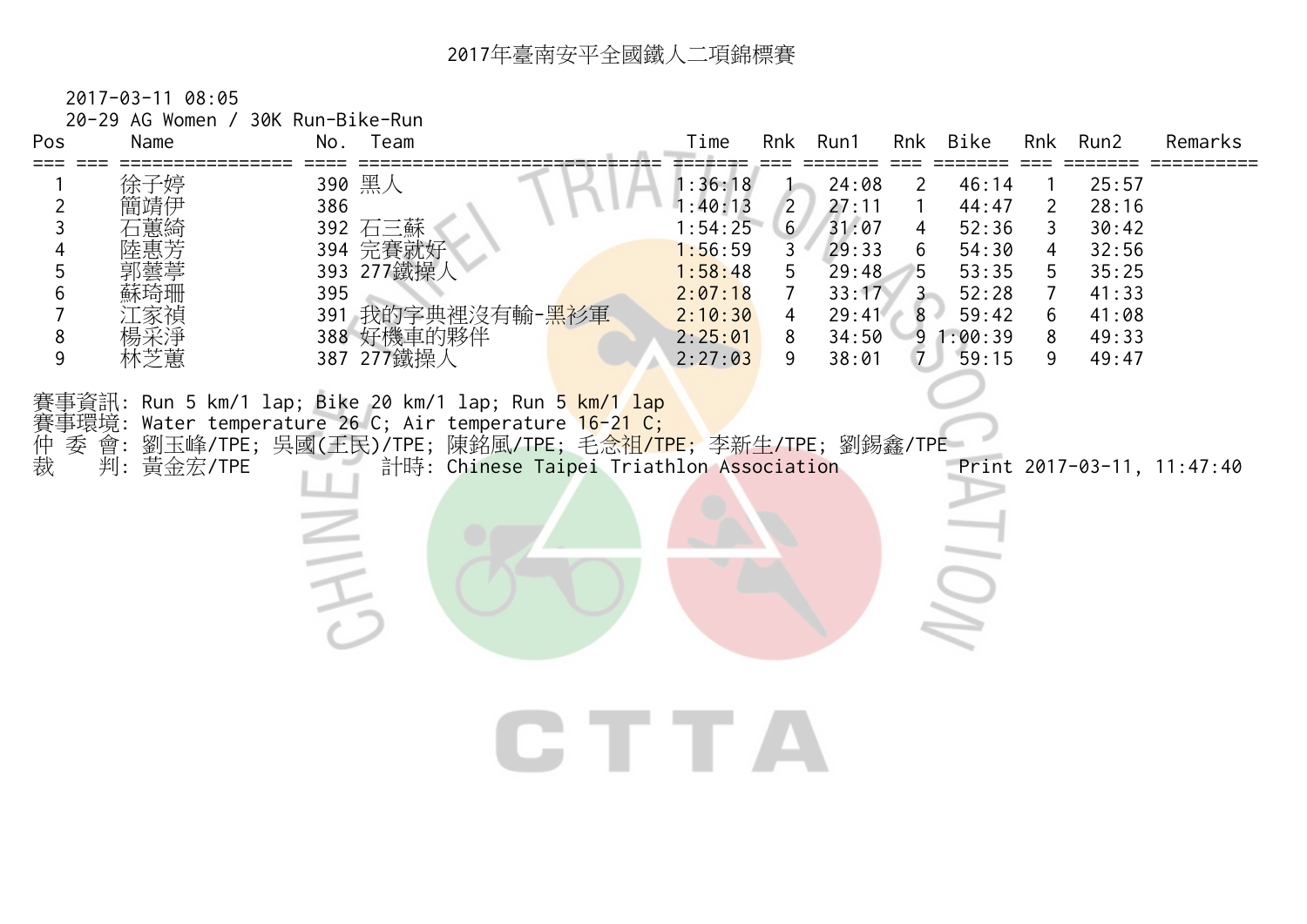2017-03-11 08:05



## CTTA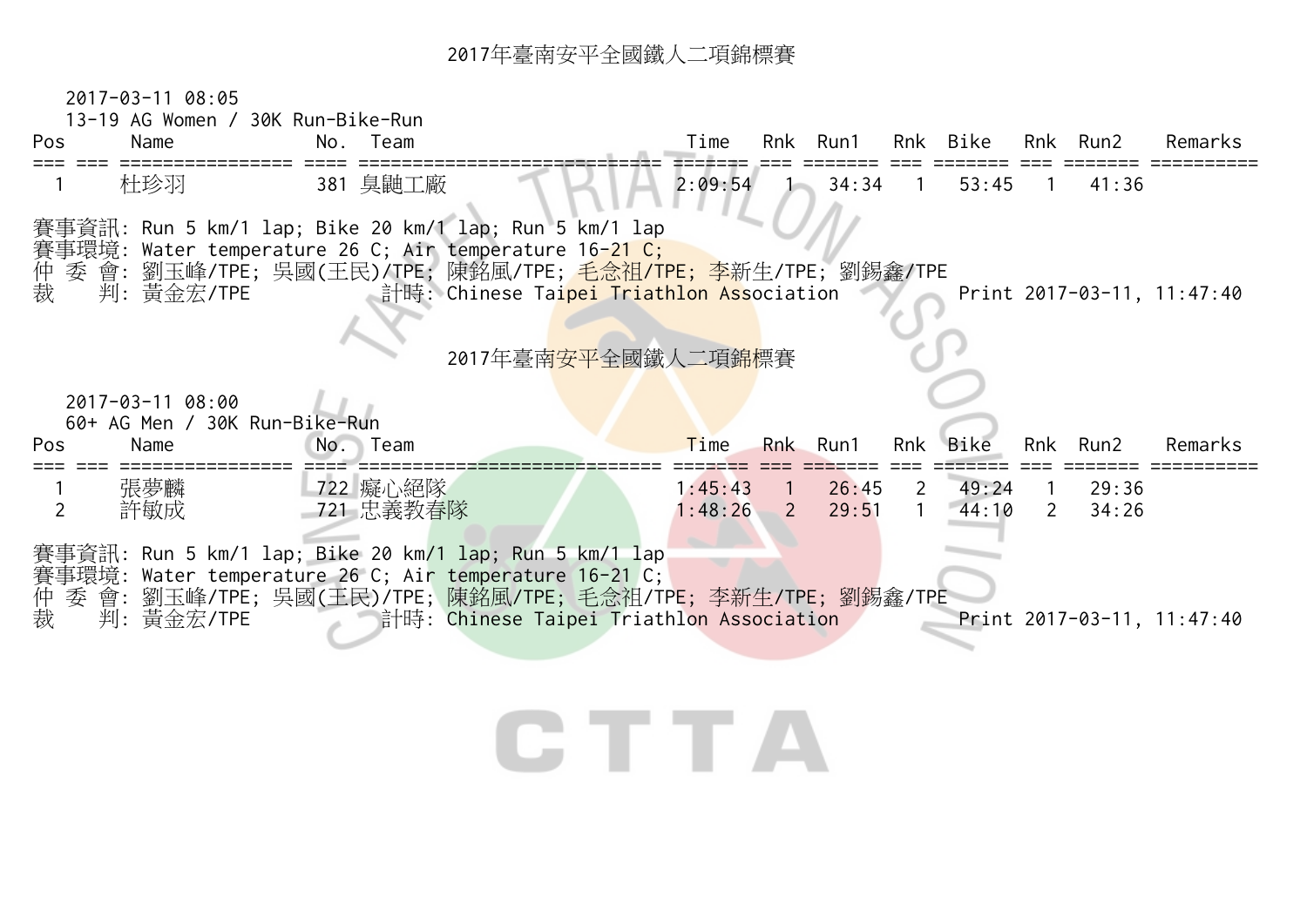2017-03-11 08:05

50-59 AG Men / 30K Run-Bike-Run

| Pos | Name                | No. | Team         | Time    | Rnk            | Run1  | Rnk             | <b>Bike</b> | Rnk | Run2      | Remarks |
|-----|---------------------|-----|--------------|---------|----------------|-------|-----------------|-------------|-----|-----------|---------|
|     | 張<br>璁              | 691 |              | 1:15:17 | $2 -$          | 19:29 | 2               | 35:47       |     | 20:01     |         |
|     | 黃明龍                 | 713 | 汐止走路隊        | 1:17:30 |                | 18:54 |                 | 35:27       | 2   | 23:09 M55 |         |
|     | 張東隆                 | 716 | 遠東新世紀風火輪社    | 1:26:12 | $\overline{4}$ | 22:17 | 4               | 40:16       | 3   | 23:40 M55 |         |
|     | Bent<br>Bruce<br>Α. |     | 712 BLUE動力車隊 | 1:27:34 | 8              | 23:49 | 3               | 39:03       | 4   | 24:43 M55 |         |
|     | 吳德謙                 | 708 |              | 1:29:39 | 3              | 19:48 | 9               | 44:14       | 5.  | 25:38     |         |
|     | 黃中                  | 714 |              | 1:32:58 | 5              | 23:15 | 8               | 43:37       | 6   | 26:07 M55 |         |
|     | 王明仁                 |     | 700 277鐵操人   | 1:33:21 | 6              | 23:21 | 7<br>s.         | 43:28       | 7   | 26:32     |         |
| 8   | 林全吉                 |     | 697 277鐵操人   | 1:34:53 |                | 23:42 | 10              | 44:31       | 8   | 26:41     |         |
| 9   | 譚炳良                 | 696 |              | 1:36:25 | 11             | 25:05 | $\sqrt{5}$      | 41:40       | 14  | 29:42     |         |
| 10  | 袁立仁                 | 711 |              | 1:39:36 | 16             | 27:15 | 6               | 43:20       | 12  | 29:02 M55 |         |
|     | 劉俊韻                 | 699 | 初次挑戰         | 1:41:16 | 14             | 26:01 | 13 <sup>1</sup> | 48:08       | 9   | 27:07     |         |
| 12  | 宋述俊                 |     | 702 旭跑步      | 1:42:51 | 10             | 24:59 | 17              | 50:27       | 10  | 27:26     |         |
| 13  |                     | 701 | 南風鐵騎         | 1:42:59 | 13             | 26:00 | 12              | 47:55       | 13  | 29:04     |         |
| 14  | 周梅勳                 |     | 715 排灣鐵人     | 1:43:08 | 9              | 24:17 | 11              | 47:03       | 16  | 31:49 M55 |         |
| 15  | 黃富進                 | 703 | 南風鐵騎         | 1:45:34 | 18             | 27:33 | 14              | 49:14       | 11  | 28:48     |         |
| 16  |                     |     | 698 南風鐵騎     | 1:47:50 | 12             | 25:23 | 18              | 50:48       | 15  | 31:40     |         |
| 17  |                     | 704 |              | 1:51:36 | 19             | 27:39 | 15              | 49:26       | 19  | 34:32     |         |
| 18  | 李崑龍                 | 707 |              | 1:53:04 | 15             | 26:52 | 19              | 52:52       | 18  | 33:21     |         |
| 19  | 陳志偉                 |     | 706 癡心絕隊     | 1:56:22 | 17             | 27:17 | 20              | 53:33       | 20  | 35:32     |         |
| 20  | 柯世賢                 | 705 |              | 1:56:53 | 20             | 29:20 | 21              | 54:43       | 17  | 32:51     |         |
| 21  | 黃博信                 |     | 695 北高三明基地   | 2:08:27 | 21             | 34:43 | 16              | 49:42       | 22  | 44:03     |         |
| 22  | 趙俊傑                 |     | 694 南風鐵騎     | 2:11:49 | 22             | 35:38 | 22              | 56:37       | 21  | 39:35     |         |

賽事資訊: Run 5 km/1 lap; Bike 20 km/1 lap; Run 5 km/1 lap 賽事環境: Water temperature 26 C; Air temperature 16-21 C; 仲 委 會: 劉玉峰/TPE; 吳國(王民)/TPE; 陳銘風/TPE; 毛念祖/TPE; 李新生/TPE; 劉錫鑫/TPE 裁 判: 黃金宏/TPE 計時: Chinese Taipei Triathlon Association Print 2017-03-11, 11:47:40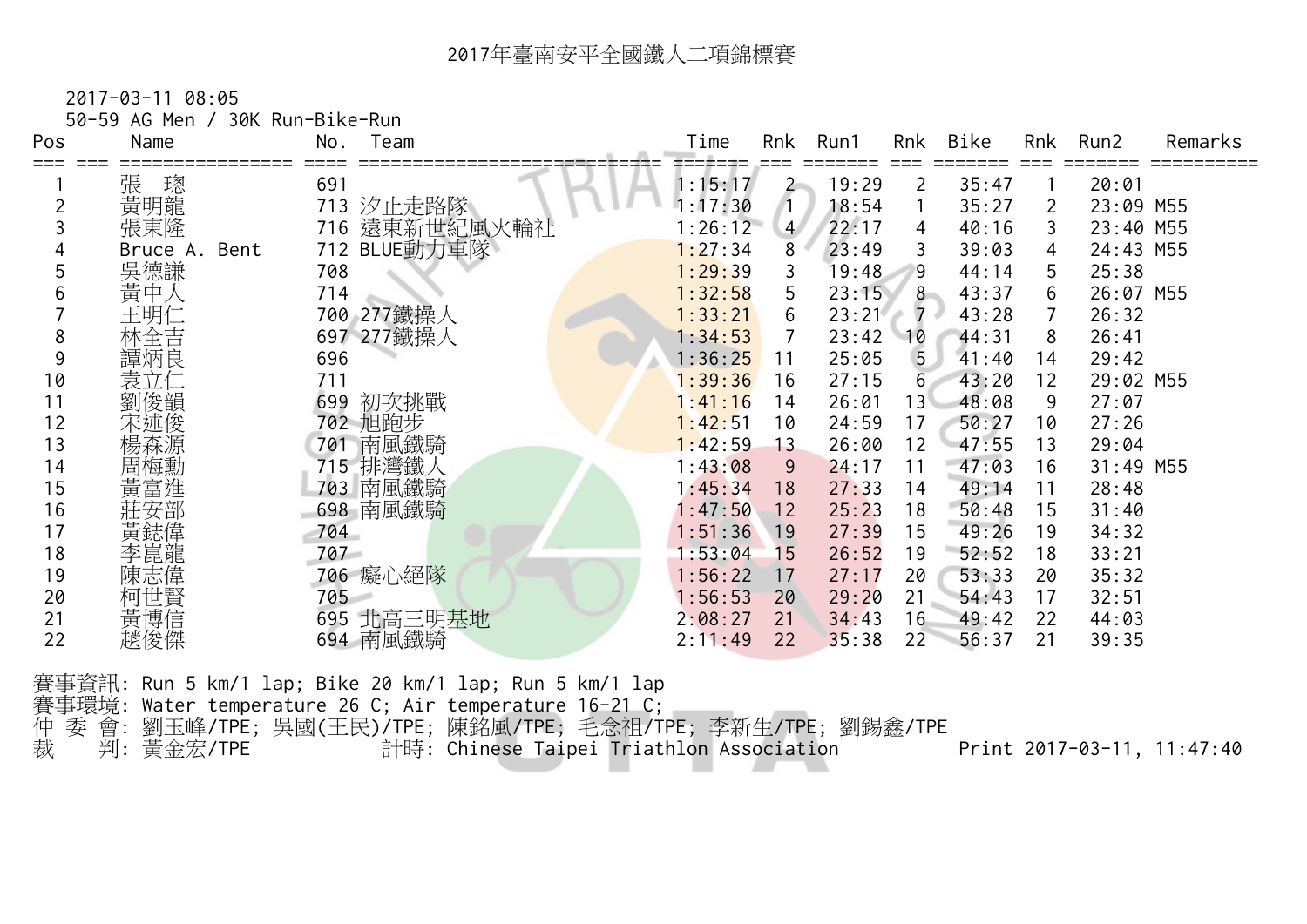2017-03-11 08:05

| Pos | 45-49 AG Men / 30K Run-Bike-Run<br>Name | No.<br>Team     | Time    | Rnk            | Run1  | Rnk            | Bike<br>====== |    | Rnk Run2 | Remarks |
|-----|-----------------------------------------|-----------------|---------|----------------|-------|----------------|----------------|----|----------|---------|
|     | 蘇英超                                     | 656 汐止走路隊       | 1:15:16 |                | 18:54 | $\overline{2}$ | 36:41          |    | 19:42    |         |
| 2   | 洪帥富                                     | 660 BLUE動力車隊    | 1:17:12 | $\overline{2}$ | 19:46 | $\mathbf{1}$   | 34:36          | 3  | 22:51    |         |
|     | 莊偉男                                     | 670 柴山鐵人隊       | 1:22:26 | 3 <sup>7</sup> | 20:20 | 5              | 40:03          | 2  | 22:04    |         |
|     | 黃耀宗                                     | 668             | 1:23:20 | 5              | 21:12 | 3              | 38:40          | 4  | 23:29    |         |
| 5   | 覃有新                                     | 657             | 1:23:34 | 4              | 21:00 | $\overline{4}$ | 39:02          | 5  | 23:33    |         |
| 6   | 梁世傑                                     | 678             | 1:31:24 | 6              | 22:04 | $6 -$          | 41:52          | 11 | 27:29    |         |
|     | 江柏興                                     | 677 277鐵操人      | 1:37:49 | 7              | 23:53 | $9 \cdot$      | 46:52          | 10 | 27:05    |         |
| 8   | 孔令榮                                     | 679 樂活鐵人        | 1:39:51 | 16             | 28:01 | 8              | 45:36          | 8  | 26:15    |         |
| 9   |                                         | 680 癡心絕隊        | 1:40:31 | 9              | 24:35 | 16             | 50:26          | 6  | 25:30    |         |
| 10  | 高祥諺                                     | 683 277鐵操人      | 1:41:28 | 12             | 25:45 | 11             | 48:39          | 9  | 27:04    |         |
| 11  | 吳偉明                                     | 662 永丞鐵皮家族      | 1:41:55 | 13             | 25:53 | 10             | 47:59          | 12 | 28:05    |         |
| 12  | 程宥富                                     | 675 癡心絕隊        | 1:42:27 | 14             | 26:42 | 14             | 49:37          | 7  | 26:08    |         |
| 13  | 李明志                                     | 672             | 1:49:49 | 17             | 28:59 | 12             | 48:53          | 15 | 31:59    |         |
| 14  | 黃騰豐                                     | 684 277鐵操人      | 1:51:11 | 10             | 25:30 | 18             | 55:28          | 13 | 30:14    |         |
| 15  | 方以德                                     | 686 方以德         | 1:55:18 | 15             | 27:46 | 17             | 53:05          | 16 | 34:28    |         |
| 16  | 劉功業                                     | 673             | 1:56:22 | 23             | 32:26 | $\overline{7}$ | 43:04          | 22 | 40:53    |         |
| 17  | 龔信雄                                     | 659 $\top$ TGO! | 1:57:24 | 19             | 30:33 | 21             | 56:12          | 14 | 30:40    |         |
| 18  | 溫中震                                     | 669             | 1:59:39 | 26             | 34:52 | 15             | 49:51          | 18 | 34:57    |         |
| 19  | 何時俊                                     | 663 南風鐵騎        | 2:02:18 | 20             | 31:00 | 20             | 56:00          | 19 | 35:19    |         |
| 20  | 林佳弘                                     | 664             | 2:05:06 | 22             | 32:21 | 22             | 58:05          | 17 | 34:41    |         |
| 21  | 江智勝                                     | 658 IRONMAN     | 2:06:39 | 21             | 31:39 | 13             | 48:58          | 24 | 46:03    |         |
| 22  | 王峻嶺                                     | 674 初次挑戰        | 2:08:12 | 18             | 29:45 |                | 24 1:00:18     | 20 | 38:09    |         |
| 23  | 薛友禎                                     | 681 癡心絕隊        | 2:12:15 | 24             | 32:43 | 23             | 59:36          | 21 | 39:58    |         |
| 24  | 顓孫弘宗                                    | 665 關門是一種時尚     | 2:14:15 | 27             | 35:41 | 19             | 55:49          | 23 | 42:46    |         |
| 25  | 陳世典                                     | 682 癡心絕隊        | 2:32:47 | 25             | 33:43 |                | 25 1:08:07     | 25 | 50:57    |         |
|     | 石清風                                     | 671 排灣鐵人        |         | 8              | 24:10 |                |                |    |          |         |
|     | 萬嘉慶                                     | 667 BLUE動力車隊    |         | 11             | 25:41 |                |                |    |          |         |

賽事資訊: Run 5 km/1 lap; Bike 20 km/1 lap; Run 5 km/1 lap 賽事環境: Water temperature 26 C; Air temperature 16-21 C; 仲 委 會: 劉玉峰/TPE; 吳國(王民)/TPE; 陳銘風/TPE; 毛念祖/TPE; 李新生/TPE; 劉錫鑫/TPE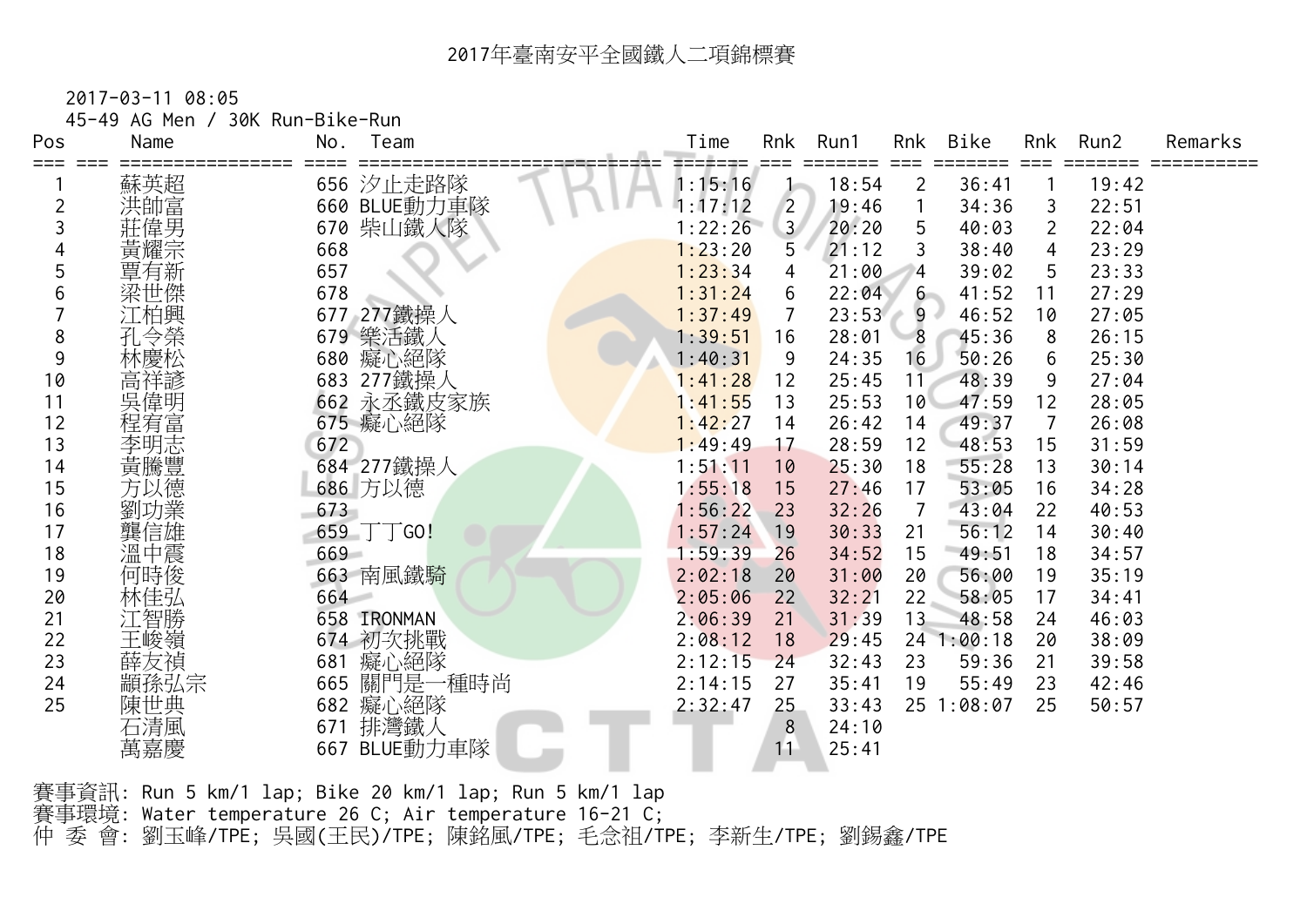|            | 40-44 AG Men / | 30K Run-Bike-Run |              |         |                |       |                |               |                |               |         |
|------------|----------------|------------------|--------------|---------|----------------|-------|----------------|---------------|----------------|---------------|---------|
| Pos<br>=== | Name           | No.              | Team         | Time    | Rnk            | Run1  | Rnk<br>$==$    | Bike<br>===== | Rnk            | Run2<br>===== | Remarks |
|            | 莊順發            | 611              | 汐止走路隊        | 1:13:02 |                | 18:54 |                | 32:18         |                | 21:50         |         |
| 2          | 陳廷欽            |                  | 637 BLUE動力車隊 | 1:20:40 | $\overline{4}$ | 20:18 | $\overline{2}$ | 36:52         | 5              | 23:30         |         |
| 3          | 郭耿耀            |                  | 619 277 鐵操人  | 1:21:04 | 6 <sup>7</sup> | 20:31 | $\overline{4}$ | 38:38         | $\overline{2}$ | 21:56         |         |
|            | 林明水            | 631              | BLUE動力車隊     | 1:21:07 | $\overline{2}$ | 19:56 | 3              | 37:16         | 8              | 23:55         |         |
| 5          | 何銘倫            |                  | 628 柴山鐵人隊    | 1:22:28 | 5              | 20:19 | 6              | 40:12         | 3              | 21:58         |         |
| 6          | 陳志賢            |                  | 621 BLUE動力車隊 | 1:23:21 | 3              | 19:57 | 9              | 40:45         | 4              | 22:39         |         |
|            | 何航順            | 623              |              | 1:25:46 | 8              | 21:40 | $8 -$<br>o     | 40:34         | 6              | 23:33         |         |
| 8          | 江怡慶            | 625              |              | 1:28:36 | 7              | 21:35 | 10             | 42:49         | 9              | 24:13         |         |
| 9          | 陳忠欽            |                  | 636 BLUE動力車隊 | 1:28:57 | 12             | 23:48 | 5 <sub>1</sub> | 39:53         | 10             | 25:17         |         |
| 10         | 蘇益生            |                  | 614 單車ING    | 1:29:25 | 10             | 22:33 | $\mathcal{T}$  | 40:27         | 12             | 26:26         |         |
| 11         | 許浚豪            |                  | 652 癡心絕隊     | 1:30:26 | 9              | 22:03 | 14             | 44:36         | $\overline{7}$ | 23:49         |         |
| 12         | 鄭賜霖            | 632              |              | 1:33:05 | 11             | 23:06 | 13             | 44:11         | 11             | 25:49         |         |
| 13         | 陳思翰            |                  | 618 單車ING    | 1:38:01 | 17             | 25:07 | 12             | 43:44         | 19             | 29:12         |         |
| 14         | 林德財            |                  | 615 台南鐵人隊    | 1:39:04 | 20             | 26:46 | 11             | 43:42         | 13             | 28:37         |         |
| 15         | 劉中堅            |                  | 635 癡心絕隊     | 1:40:36 | 15             | 24:45 | 17             | 46:55         | 17             | 28:57         |         |
| 16         | 陳信良            | 617              |              | 1:42:15 | 16             | 24:50 | 23             | 48:48         | 14             | 28:39         |         |
| 17         | 蔡育明            |                  | 646 IRONMAN  | 1:44:43 | 25             | 28:27 | 18             | 47:10         | 18             | 29:07         |         |
| 18         | 楊清玉            |                  | 638 南風鐵騎     | 1:45:21 | 19             | 26:00 | 20             | 47:34         | 24             | 31:48         |         |
| 19         | 陳國信            |                  | 642 南風鐵騎     | 1:46:04 | 23             | 27:33 | 19             | 47:12         | 23             | 31:20         |         |
| 20         | 歐文毓            |                  | 647 277鐵操人   | 1:47:08 | 28             | 28:33 | 16             | 46:42         | 25             | 31:53         |         |
| 21         | 郭志安            |                  | 640 單車ING    | 1:47:17 | 22             | 27:13 | 22             | 48:00         | 26             | 32:04         |         |
| 22         | 主耿彬            | 626              |              | 1:47:25 | 14             | 24:42 | 31             | 54:05         | 15             | 28:39         |         |
| 23         | 陳鴻圖            |                  | 620 單車ING    | 1:48:36 | 18             | 25:20 | 26             | 50:00         | 27             | 33:16         |         |
| 24         | 辜裕祥            | 633              | 臭鼬工廠         | 1:49:00 | 29             | 29:12 | 15             | 45:50         | 29             | 33:59         |         |
| 25         | 廖晏良            |                  | 612 277鐵操人   | 1:49:33 | 21             | 26:55 | 28             | 53:00         | 20             | 29:39         |         |
| 26         | 二和             | 622              |              | 1:49:54 | 30             | 29:21 | 24             | 49:22         | 22             | 31:12         |         |
| 27         | 蘇憲奇            | 654              | 望隼科技股份有限公司   | 1:50:02 | 13             | 24:36 | 36             | 56:43         | 16             | 28:43         |         |
| 28         | 王煌坤            |                  | 629 277鐵操人   | 1:52:31 | 24             | 28:07 | 25             | 49:55         | 30             | 34:30         |         |
| 29         | 王建勛            |                  | 634 癡心絕隊     | 1:54:02 | 32             | 30:15 | 21             | 47:58         | 31             | 35:50         |         |
| 30         | 劉居正            |                  | 613 癡心絕隊     | 1:54:50 | 27             | 28:31 | 34             | 55:44         | 21             | 30:36         |         |
| 31         | 佟志彬            |                  | 644 南風鐵騎     | 1:58:30 | 31             | 30:15 | 27             | 50:24         | 34             | 37:52         |         |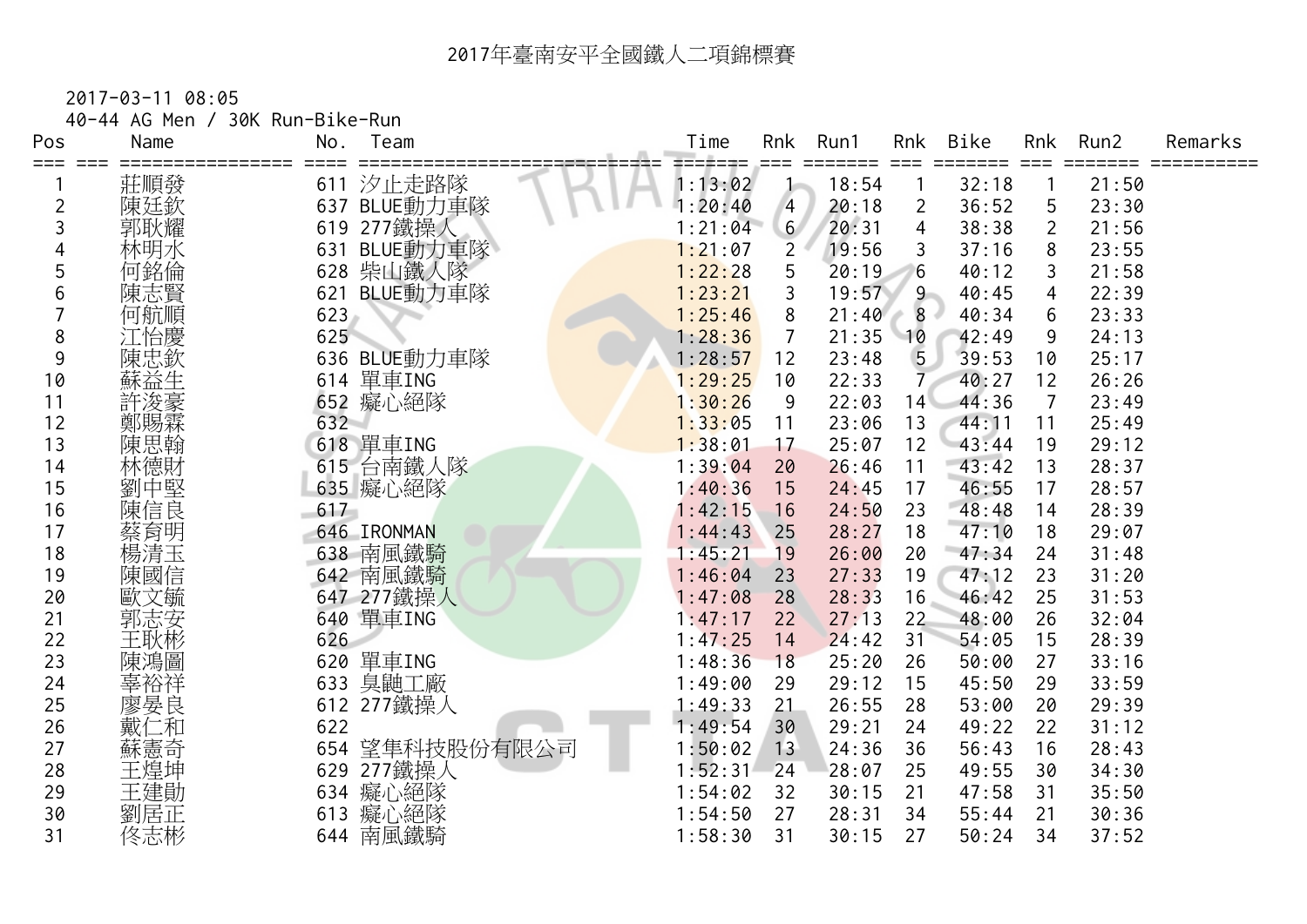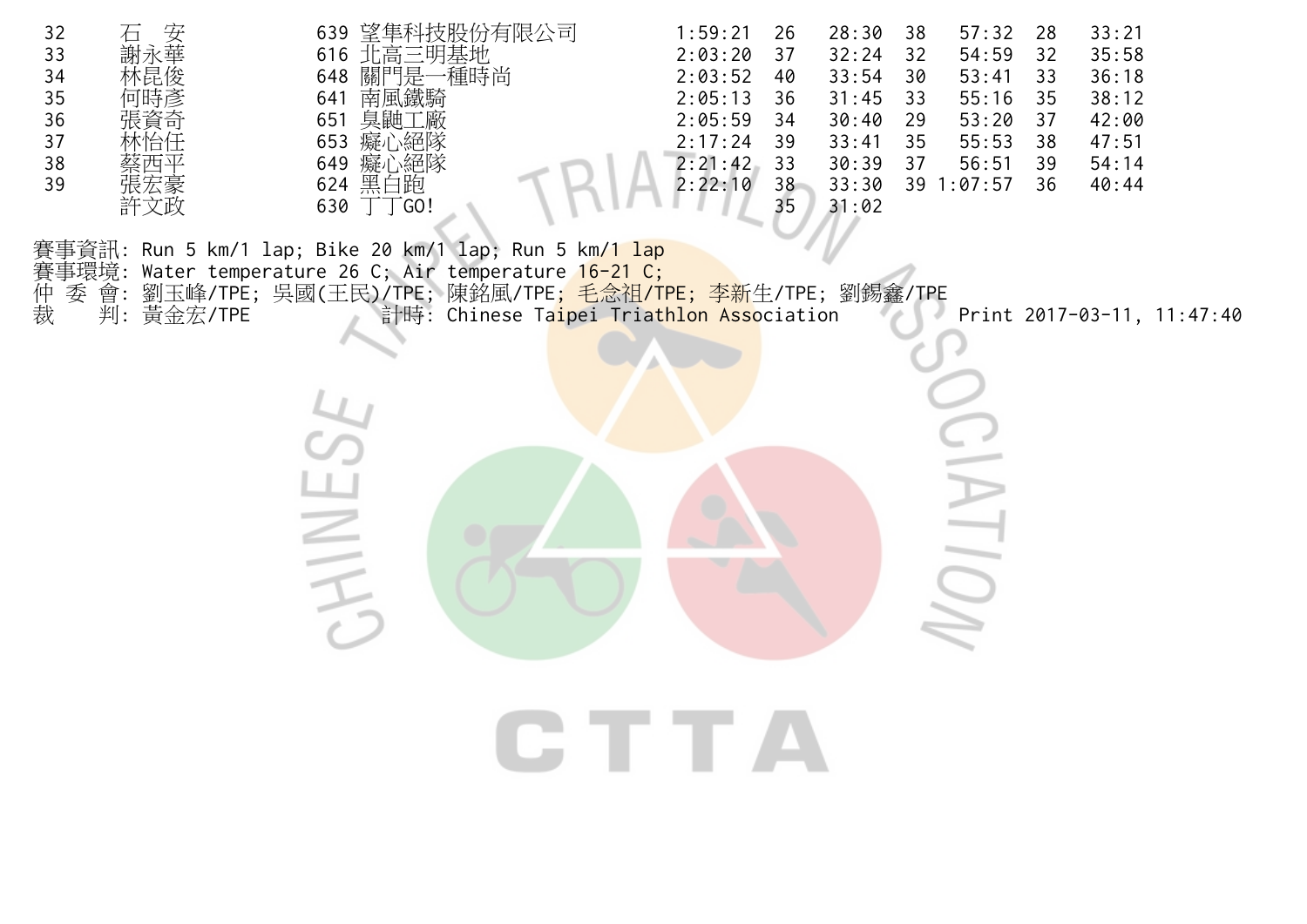|  | 35-39 AG Men / 30K Run-Bike-Run |
|--|---------------------------------|
|  |                                 |

| Pos            | Name           | No. | Team                           | Time               | Rnk            | Run1  | Rnk            | <b>Bike</b> | Rnk            | Run2  | Remarks        |
|----------------|----------------|-----|--------------------------------|--------------------|----------------|-------|----------------|-------------|----------------|-------|----------------|
| ===            | 劉世哲            |     | 574 BLUE動力車隊                   | =======<br>1:17:12 | $3 -$          | 19:46 |                | 36:02       | 2              | 21:25 |                |
| $\overline{2}$ | 曾淵聖            |     | 600 BLUE動力車隊                   | 1:17:12            | $\overline{4}$ | 19:47 | 3              | 36:20       |                | 21:07 |                |
| 3              | 楊培雍            | 575 | 我的字典裡沒有輸-黑衫軍                   | 1:19:22            | 6 <sup>7</sup> | 20:10 | $\overline{4}$ | 37:15       | 4              | 21:58 |                |
|                | 龔柳熙            |     | 599 BLUE動力車隊                   | 1:19:27            |                | 19:43 | $\overline{2}$ | 36:20       | 6              | 23:25 |                |
| 5              | 沈峻旻            | 605 |                                | 1:21:04            | 2              | 19:44 | 8              | 39:45       | 3              | 21:37 |                |
| 6              | 郭繼川            | 571 | 大坪頂跑團                          | 1:23:15            | 5              | 20:01 | $5 -$          | 38:09       | 10             | 25:05 |                |
|                | 張永杰            |     | 585 我的字典裡沒有輸- <mark>黑衫軍</mark> | 1:24:09            | $\overline{7}$ | 21:17 | $7 \cdot$<br>o | 39:12       | 8              | 23:41 |                |
| 8              | 張世鑫            |     | 592 樂活鐵人                       | 1:25:00            | 8              | 22:01 | 9              | 40:38       | 5              | 22:22 |                |
| 9              | 楊順益            | 606 |                                | 1:29:47            | 9              | 22:14 | 10             | 41:47       | 12             |       | 25:47 (TAIWAN) |
| 10             |                | 570 |                                | 1:31:14            | 12             | 23:53 | 11             | 41:57       | 11             | 25:25 |                |
| 11             | 普<br>藤宥<br>潘國清 | 581 | 我的字典裡沒有輸-黑 <mark>衫軍</mark>     | 1:31:45            | 11             | 22:45 | 14             | 44:22       | 9              | 24:39 |                |
| 12             | 林志鴻            |     | 596 北高三明基地                     | 1:31:48            | 14             | 24:11 | 6              | 39:09       | 13             | 28:30 |                |
| 13             | 呂昭進            |     | 572 我的字典裡沒有輸-黑衫軍               | 1:34:03            | 10             | 22:44 | 19             | 47:45       | $\overline{7}$ | 23:35 |                |
| 14             | 林俊廷            |     | 577 277鐵操人                     | 1:38:13            | 13             | 24:06 | 15             | 45:01       | 17             | 29:07 |                |
| 15             | 陳建均            |     | 578 277鐵操人                     | 1:38:36            | 15             | 24:27 | 12             | 43:59       | 21             | 30:12 |                |
| 16             | 許嘉榮            |     | 579 我的字典裡沒有輸-黑衫軍               | 1:38:58            | 17             | 24:51 | 17             | 45:14       | 15             | 28:55 |                |
| 17             | 賴經緯            | 584 |                                | 1:42:25            | 24             | 27:13 | 13             | 44:03       | 23             | 31:10 |                |
| 18             | 劉松竹            |     | 594 癡心絕隊                       | 1:43:22            | 23             | 26:58 | 20             | 47:50       | 14             | 28:35 |                |
| 19             | 吳南慶            |     | 568 277鐵操人                     | 1:47:15            | 29             | 29:04 | 16             | 45:02       | 28             | 33:11 |                |
| 20             | 林宗奇            | 602 |                                | 1:48:04            | 22             | 26:47 | 24             | 51:09       | 19             | 30:09 |                |
| 21             | 瑋<br>王         | 582 | 砲砲一大隊                          | 1:48:04            | 18             | 25:42 | 29             | 53:14       | 18             | 29:08 |                |
| 22             | 楊明達            | 580 |                                | 1:48:12            | 32             | 30:02 | 18             | 45:37       | 27             | 32:34 |                |
| 23             | 陳盈廷            |     | 586 單車ING                      | 1:48:40            | 16             | 24:34 | 28             | 53:10       | 22             | 30:57 |                |
| 24             | 李逢榮            | 583 |                                | 1:50:12            | 19             | 26:09 | 27             | 51:55       | 24             | 32:09 |                |
| 25             | 周學禮            | 604 |                                | 1:51:22            | 21             | 26:45 | 30             | 54:28       | 20             | 30:09 |                |
| 26             | 莊勝元            | 591 |                                | 1:51:45            | 31             | 29:46 | 21             | 48:29       | 29             | 33:30 |                |
| 27             | 陳建元            | 593 | 單車ING                          | 1:53:30            | 25             | 27:23 | 22             | 50:21       | 31             | 35:47 |                |
| 28             | 陳郁文            | 587 | 砲砲一大隊                          | 1:54:12            | 26             | 27:25 | 35             | 57:43       | 16             | 29:05 |                |
| 29             | 李政漢            | 588 | 初次挑戰                           | 1:55:10            | 20             | 26:13 | 34             | 56:46       | 25             | 32:12 |                |
| 30             | 周志偉            | 597 |                                | 1:55:21            | 28             | 28:11 | 23             | 50:31       | 33             | 36:40 |                |
| 31             | 章振國            |     | 603 癡心絕隊                       | 1:55:22            | 27             | 27:47 | 25             | 51:23       | 32             | 36:12 |                |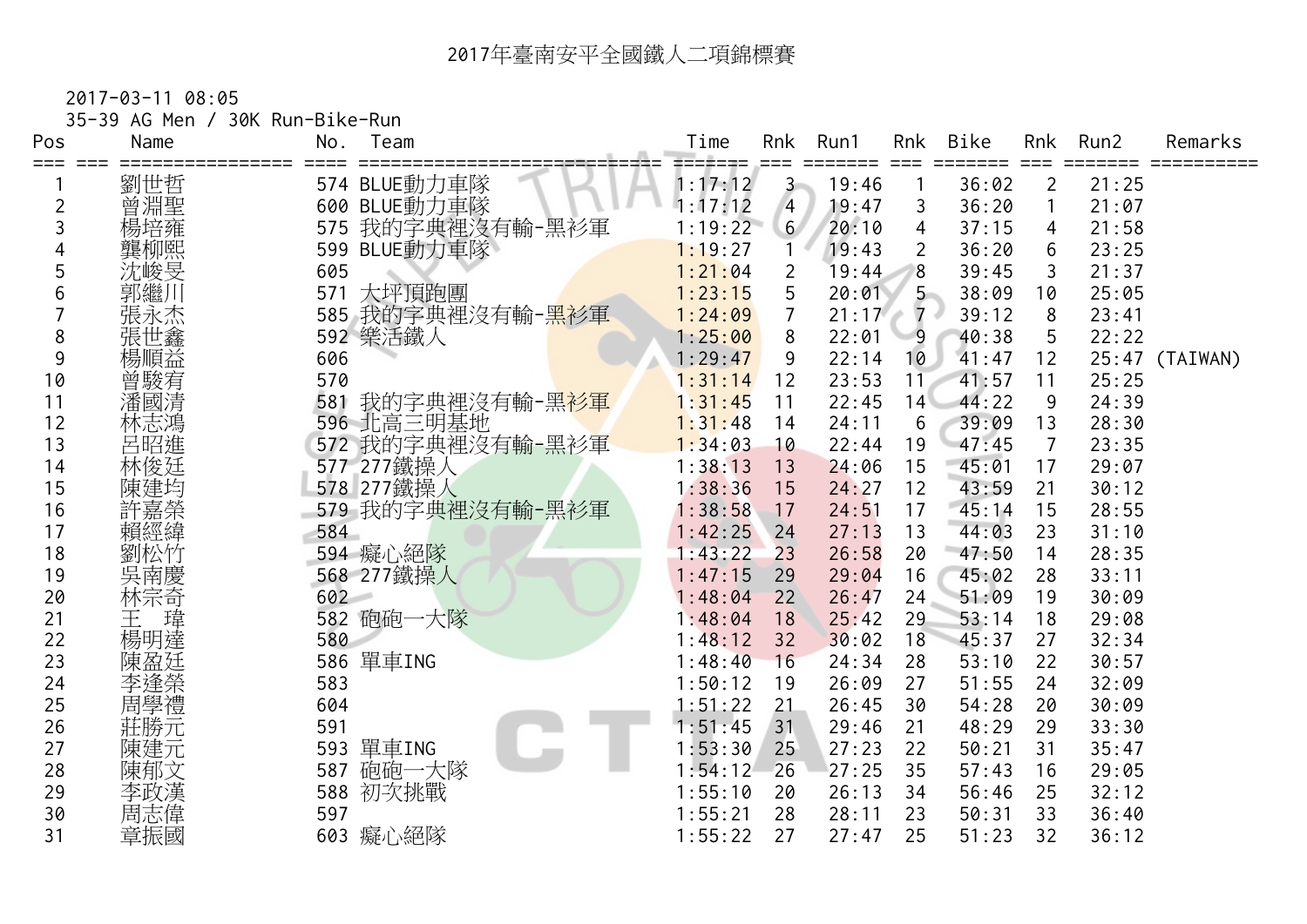| 32 | 何明原 | 601 路跑自虐團  | $2:02:37$ 30                         |  | 29:29 32 55:41 34 37:28 |       |
|----|-----|------------|--------------------------------------|--|-------------------------|-------|
| 33 | 徐煜峰 | 567 277鐵操人 | $2:02:53$ 34 35:39 31 54:41 26 32:33 |  |                         |       |
| 34 | 吳信賢 | 566 277鐵操人 | $2:02:53$ 35                         |  | 35:42 26 51:27 30       | 35:44 |
| 35 | 甘家榞 | 595 南風鐵騎   | $2:21:07$ 33                         |  | 34:01 33 56:19 35       | 50:47 |

**CTTA** 

賽事資訊: Run 5 km/1 lap; Bike 20 km/1 lap; Run 5 km/1 lap 賽事環境: Water temperature 26 C; Air temperature 16-21 C; 仲 委 會: 劉玉峰/TPE; 吳國(王民)/TPE; 陳銘風/TPE; 毛念祖/TPE; 李新生/TPE; 劉錫鑫/TPE 裁 判: 黃金宏/TPE 計時: Chinese Taipei Triathlon Association Print 2017-03-11, 11:47:40

HINES

 $\sum_{i=1}^{n}$ 

 $\geq$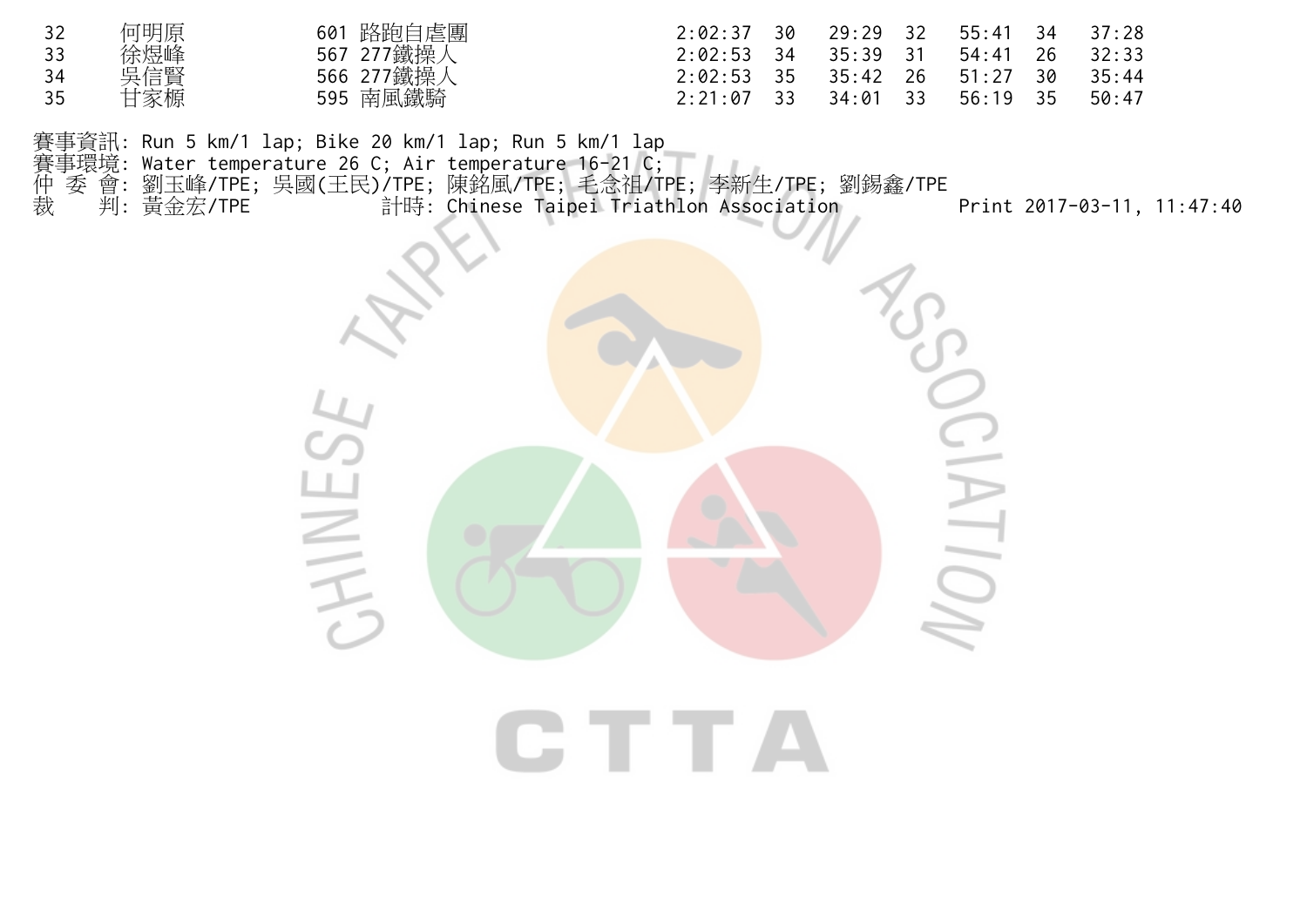2017-03-11 08:00

30-34 AG Men / 30K Run-Bike-Run

| Pos            | Name | No. | Team             | Time               | Rnk            | Run1       | Rnk            | <b>Bike</b> | Rnk            | Run2  | Remarks |
|----------------|------|-----|------------------|--------------------|----------------|------------|----------------|-------------|----------------|-------|---------|
|                | 姜孝榮  |     | 540 我的字典裡沒有輸-黑衫軍 | =======<br>1:15:46 | $2 -$          | 19:16      | $\overline{2}$ | 36:47       |                | 19:45 |         |
| $\overline{c}$ | 黃弘義  |     | 536 BLUE動力車隊     | 1:19:16            | $\overline{4}$ | 20:05      | 3              | 37:10       | 4              | 22:02 |         |
| 3              | 姚朝文  |     | 547 BLUE動力車隊     | 1:19:27            | 3 <sup>7</sup> | 20:03      | $\overline{4}$ | 37:29       | 3              | 21:56 |         |
|                |      |     | 518 BLUE動力車隊     | 1:22:56            | 6              | 20:20      | 6              | 39:09       | $\overline{7}$ | 23:27 |         |
|                | 曾宗智  |     | 525 277鐵操人       | 1:22:59            | 5              | 20:13      | 9              | 40:20       | 5              | 22:27 |         |
| 6              | 朱逸倫  | 554 | 諾壯BCAA路跑隊        | 1:23:05            |                | $19:15$ 14 |                | 43:24       | $\overline{2}$ | 20:27 |         |
|                | 溫俊凱  |     | 517 挑戰自我         | 1:23:26            | 7              | 20:50      | $7 \cdot$      | 39:47       | 6              | 22:50 |         |
| 8              | 王舜民  |     | 543 BLUE動力車隊     | 1:24:13            | 13             | 22:04      |                | 36:14       | 11             | 25:55 |         |
| 9              | 毛志豪  |     | 529 BLUE動力車隊     | 1:27:13            | 9              | 21:40      | 5              | 38:58       | 15             | 26:36 |         |
| 10             | 洪敬峰  |     | 522 277鐵操人       | 1:27:59            | 12             | 22:03      | 12             | 41:57       | 9              | 24:00 |         |
| 11             |      | 557 | 我的字典裡沒有輸-黑衫軍     | 1:28:28            | 10             | 21:42      | 10             | 40:32       | 14             | 26:15 |         |
| 12             |      |     | 533 挑戰自我         | 1:29:29            | 8              | 20:51      | 8              | 39:50       | 18             | 28:49 |         |
| 13             | 黃竣聖  | 528 |                  | 1:31:34            | 14             | 22:23      | 13             | 43:16       | 12             | 25:56 |         |
| 14             | 郭明賢  |     | 521 BLUE動力車隊     | 1:31:34            | 17             | 23:44      | 11             | 41:53       | 13             | 25:58 |         |
| 15             |      | 544 |                  | 1:31:43            | 11             | 21:59      | 17             | 46:04       | 8              | 23:42 |         |
| 16             | 吳勇楠  |     | 535 tsmc鐵人幫      | 1:34:57            | 15             | 23:28      | 20             | 46:24       | 10             | 25:07 |         |
| 17             | 涂瑞俊  | 561 |                  | 1:37:58            | 16             | 23:37      | 18             | 46:08       | 17             | 28:13 |         |
| 18             | 蔡孟軒  |     | 516 277鐵操人       | 1:39:18            | 19             | 26:01      | 15             | 43:30       | 19             | 29:48 |         |
| 19             | 伍家弘  |     | 530 277鐵操人       | 1:39:49            | 18             | 25:25      | 19             | 46:19       | 16             | 28:06 |         |
| 20             |      |     | 531 277鐵操人       | 1:43:37            | 20             | 26:31      | 16             | 45:33       | 22             | 31:34 |         |
| 21             | 林榮祥  | 553 |                  | 1:48:48            | 21             | 26:46      | 27             | 51:16       | 20             | 30:46 |         |
| 22             | 伍芬祺  |     | 550 277鐵操人       | 1:52:28            | 23             | 28:07      | 24             | 49:55       | 27             | 34:27 |         |
| 23             | 張睿嘉  | 548 |                  | 1:53:41            | 28             | 29:19      | 26             | 51:03       | 24             | 33:20 |         |
| 24             | 郭旭城  |     | 558 旭跑步          | 1:54:23            | 25             | 29:00      | 25             | 50:16       | 29             | 35:08 |         |
| 25             | 李侃坤  |     | 526 癡心絕隊         | 1:54:38            | 26             | 29:11      | 23             | 49:53       | 30             | 35:34 |         |
| 26             | 宋克強  |     | 560 BLUE動力車隊     | 1:56:43            | 32             | 32:09      | 22             | 49:45       | 28             | 34:50 |         |
| 27             | 石昇文  | 541 | 277鐵操人           | 1:58:05            | 31             | 31:32      | 32             | 55:24       | 21             | 31:10 |         |
| 28             | 吳承洋  | 534 |                  | 1:59:09            | 30             | 31:12      | 21             | 49:23       | 32             | 38:35 |         |
| 29             | 趙允甫  | 519 |                  | 2:00:24            | 27             | 29:15      | 35             | 57:24       | 25             | 33:46 |         |
| 30             | 李帝翰  | 555 | 黑人               | 2:01:21            | 33             | 32:17      | 31             | 55:14       | 26             | 33:51 |         |
| 31             | 沈穆寬  | 549 | 單車ING            | 2:01:23            | 24             | 28:19      | 28             | 52:02       | 35             | 41:02 |         |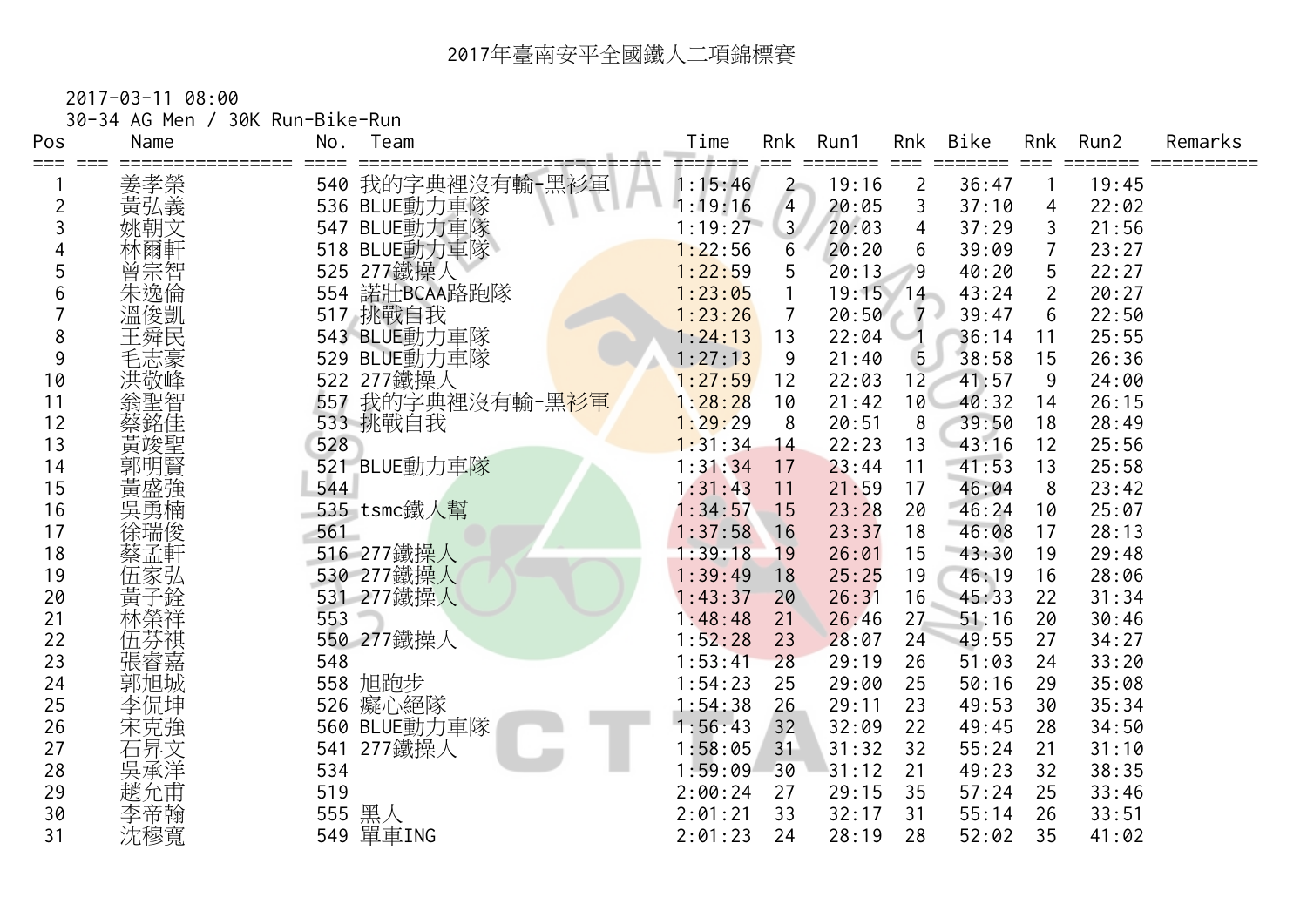![](_page_13_Picture_0.jpeg)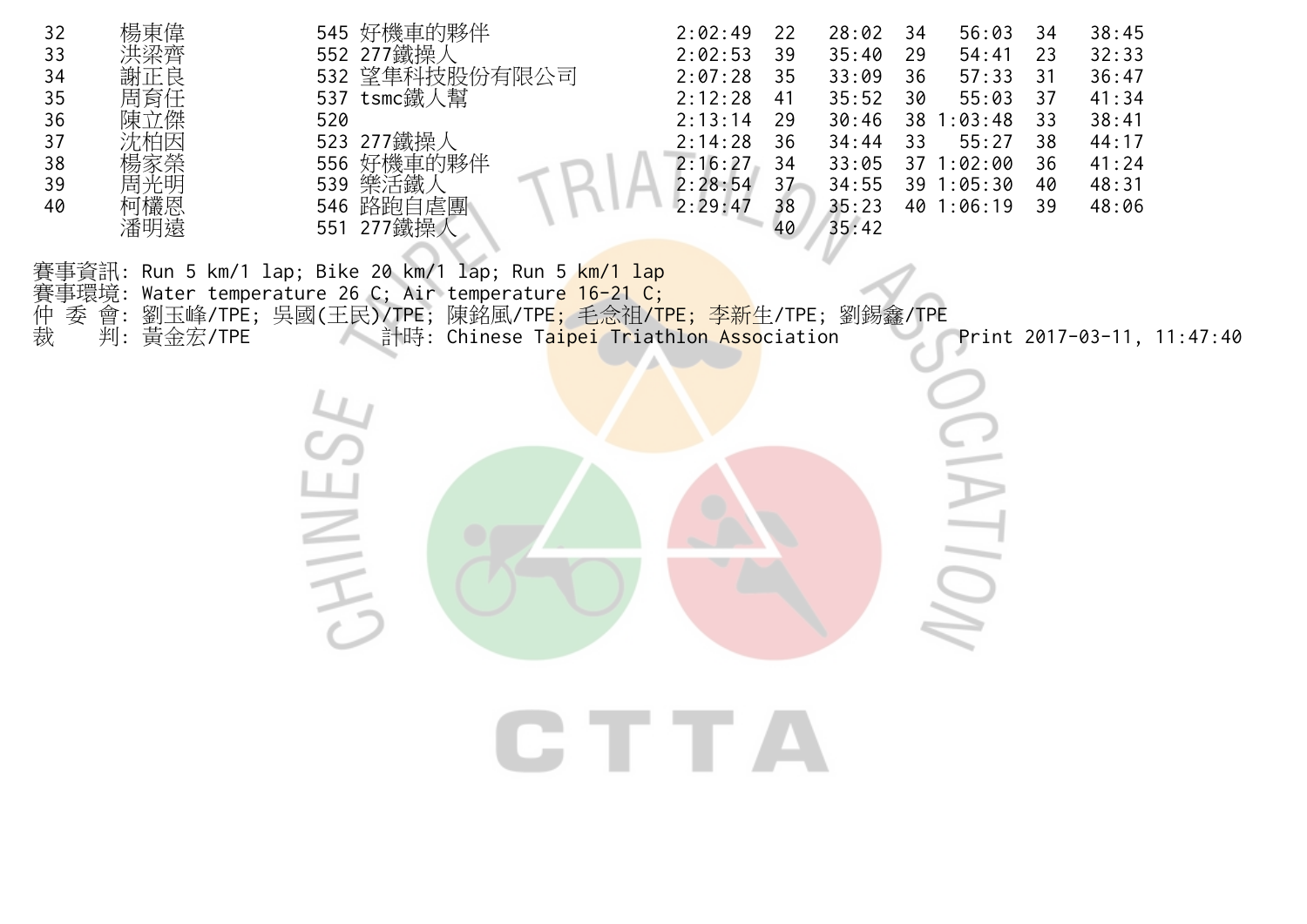2017-03-11 08:00

| Pos | Name            | 25-29 AG Men / 30K Run-Bike-Run<br>No.<br>Team | Time    | Rnk            | Run1       | Rnk             | Bike  | Rnk | Run2  | Remarks |
|-----|-----------------|------------------------------------------------|---------|----------------|------------|-----------------|-------|-----|-------|---------|
| === | 李佳恩             | 509                                            | 1:21:20 | $2 -$          | 21:31      |                 | 36:51 | 2   | 22:59 |         |
|     | 陳孟威             | 502                                            | 1:22:21 | $\sqrt{1}$     | 20:25      | 2               | 39:12 |     | 22:46 |         |
|     | 洪德東             | 510 北高三明基地                                     | 1:29:56 | 6 <sup>1</sup> | 22:45      | 3               | 40:38 | 6   | 26:35 |         |
|     | 戴建周             | 505 單車ING                                      | 1:30:04 | 5              | 22:21      | 4               | 41:02 | 7   | 26:41 |         |
|     |                 | 277鐵操<br>497                                   | 1:32:29 | 3              | 21:35      | 9               | 45:38 | 4   | 25:16 |         |
|     | 陳聰民             | 492 大坪頂跑團                                      | 1:33:47 | 4              | $22:17$ 10 |                 | 46:25 | 3   | 25:06 |         |
|     | 莊閔捷             | 506 完賽就好                                       | 1:36:02 | 8              | 23:55      | 6<br>di .       | 43:58 | 10  | 28:10 |         |
| 8   | 周亮傑             | 499                                            | 1:36:19 | 11             | 25:00      | $5\overline{)}$ | 42:59 | 11  | 28:21 |         |
| 9   | 吳子恩             | 504 Ryan&Flora                                 | 1:37:31 | 9              | 24:01      | $\overline{7}$  | 44:28 | 12  | 29:02 |         |
| 10  | 黃<br>子豪         | 臭鼬工廠<br>507                                    | 1:37:33 | 12             | 25:10      | 8               | 44:56 | 9   | 27:28 |         |
| 11  | 高資閔             | 單車ING<br>508                                   | 1:39:09 | 7              | 23:19      | 15 <sup>2</sup> | 48:29 | 8   | 27:23 |         |
| 12  | 蔡忠偉             | 495 大坪頂跑團                                      | 1:42:59 | 14             | 26:27      | 11              | 46:44 | 13  | 29:49 |         |
| 13  | 王振泳             | 277鐵操人<br>491                                  | 1:43:48 | 13             | 25:21      | 19              | 51:57 | 5   | 26:30 |         |
| 14  | 吳憲政             | 癡心絕隊<br>511                                    | 1:46:21 | 16             | 28:23      | 13              | 47:26 | 14  | 30:33 |         |
| 15  | 潘俊廷             | 494                                            | 1:46:27 | 10             | 24:26      | 17              | 50:21 | 16  | 31:41 |         |
| 16  | 楊凡緯             | 493                                            | 1:50:37 | 20             | 32:19      | 14              | 47:30 | 15  | 30:50 |         |
| 17  | 李忠杰             | 513                                            | 1:50:55 | 15             | 28:08      | 18              | 50:41 | 17  | 32:07 |         |
| 18  |                 | 500 石三蘇                                        | 1:54:41 | 18             | 31:25      | 16              | 50:10 | 18  | 33:07 |         |
| 19  | 李忠祐             | 503 277鐵操人                                     | 1:58:20 | 19             | 32:11      | 20              | 52:21 | 19  | 33:50 |         |
| 20  |                 | 496 277鐵操人                                     | 2:02:08 | 17             | 30:50      | 12              | 46:57 | 21  | 44:22 |         |
| 21  | 陳羿宏<br>梁 毅<br>毅 | 512                                            | 2:07:50 | 21             | 33:39      | 21              | 52:58 | 20  | 41:14 |         |
|     | 許家瑋             | 501                                            |         | 22             | 34:17      |                 |       |     |       |         |

賽事資訊: Run 5 km/1 lap; Bike 20 km/1 lap; Run 5 km/1 lap 賽事環境: Water temperature 26 C; Air temperature 16-21 C; 仲 委 會: 劉玉峰/TPE; 吳國(王民)/TPE; 陳銘風/TPE; 毛念祖/TPE; 李新生/TPE; 劉錫鑫/TPE 裁 判: 黃金宏/TPE 計時: Chinese Taipei Triathlon Association Print 2017-03-11, 11:47:40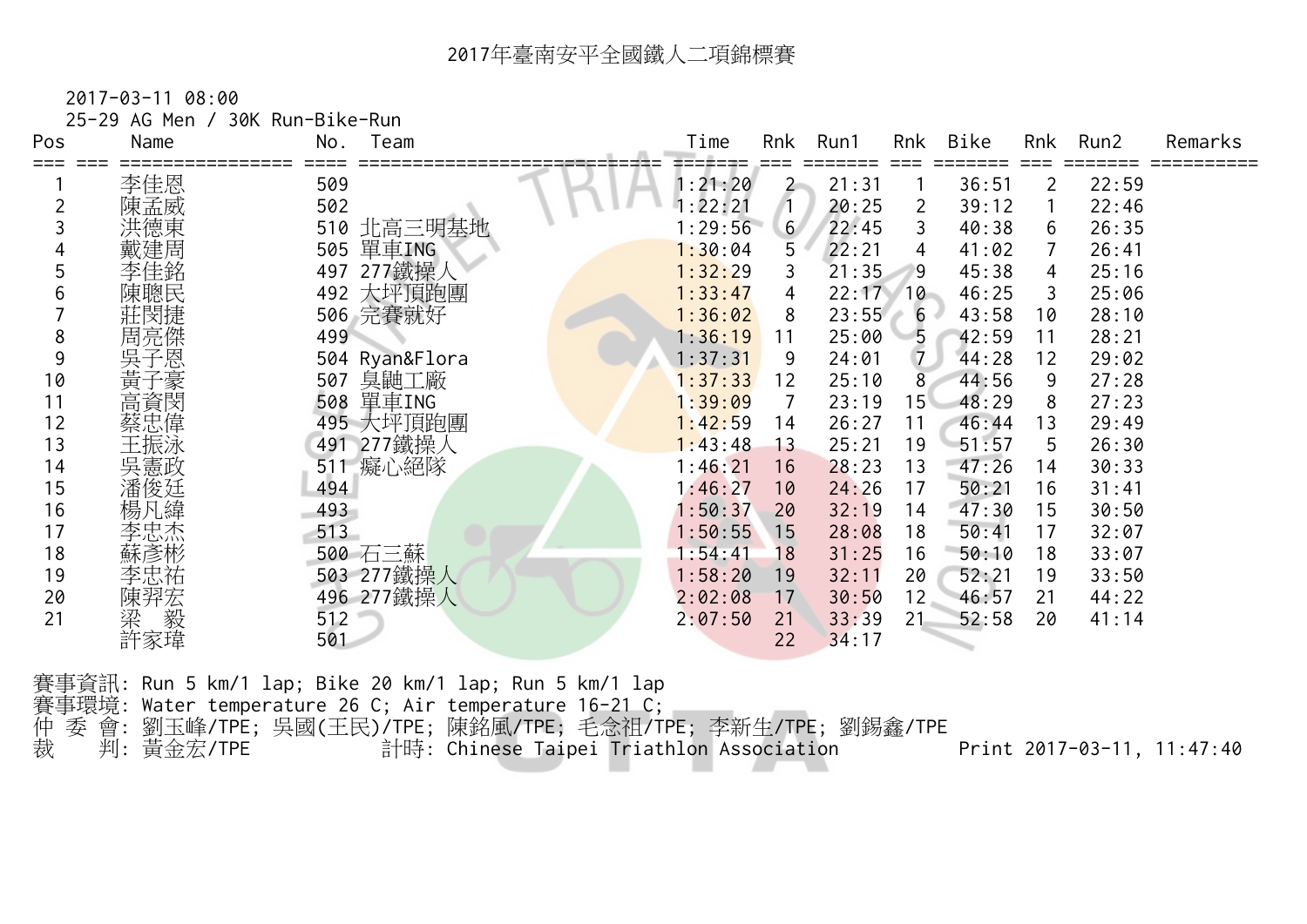| ===            | Name       | No. Team | 21-24 AG Men / 30K Run-Bike-Run |      | Time               |                     | Rnk Run1       |                | Rnk Bike       |                | Rnk Run2       | Remarks |
|----------------|------------|----------|---------------------------------|------|--------------------|---------------------|----------------|----------------|----------------|----------------|----------------|---------|
| $\overline{2}$ | 郭仕允<br>藍以文 | 484      | 476 柴山鐵人隊                       |      | 1:18:44<br>1:23:30 | $\overline{2}$      | 19:34<br>21:23 | $5^{\circ}$    | 36:50<br>39:09 | 2              | 22:21<br>22:59 |         |
| 3              |            | 478      |                                 |      | 1:24:14            | 4/                  | 21:29          | $\overline{4}$ | 38:49          | 3              | 23:57          |         |
|                |            |          | 479 BLUE動力車隊                    |      | 1:26:23            | 6                   | 22:15          | $\mathbf{3}$   | 38:33          | 4              | 25:36          |         |
| 5<br>6         |            |          | 481 277鐵操人<br>480 277鐵操人        |      | 1:29:28            | 3                   | 21:28          | 6              | 41:55          | 5              | 26:06          |         |
| $\overline{7}$ |            |          | 483 277鐵操人                      |      | 1:32:14<br>1:32:19 | 5<br>$\overline{7}$ | 22:02<br>23:44 | $2 \cdot$      | 43:26<br>38:00 | 6<br>9         | 26:48<br>30:35 |         |
| $\,8\,$        |            | 485      |                                 |      | 1:42:13            | 8                   | 24:25          | 8 <sup>8</sup> | 48:50          | 8              | 29:00          |         |
| 9              | 鄭皓文        |          | 482 277鐵操人                      |      | 1:45:30            | 10                  | 25:17          | $\overline{9}$ | 51:27          | $\overline{7}$ | 28:47          |         |
| 10             | 蘇家弘        |          | 477 277鐵操人                      |      | 1:52:43            | 9                   | 24:30          | 10             | 55:40          | 10             | 32:34          |         |
|                |            |          |                                 |      |                    |                     |                |                |                |                |                |         |
|                |            | JHIN     |                                 | CTTA |                    |                     |                |                |                |                |                |         |